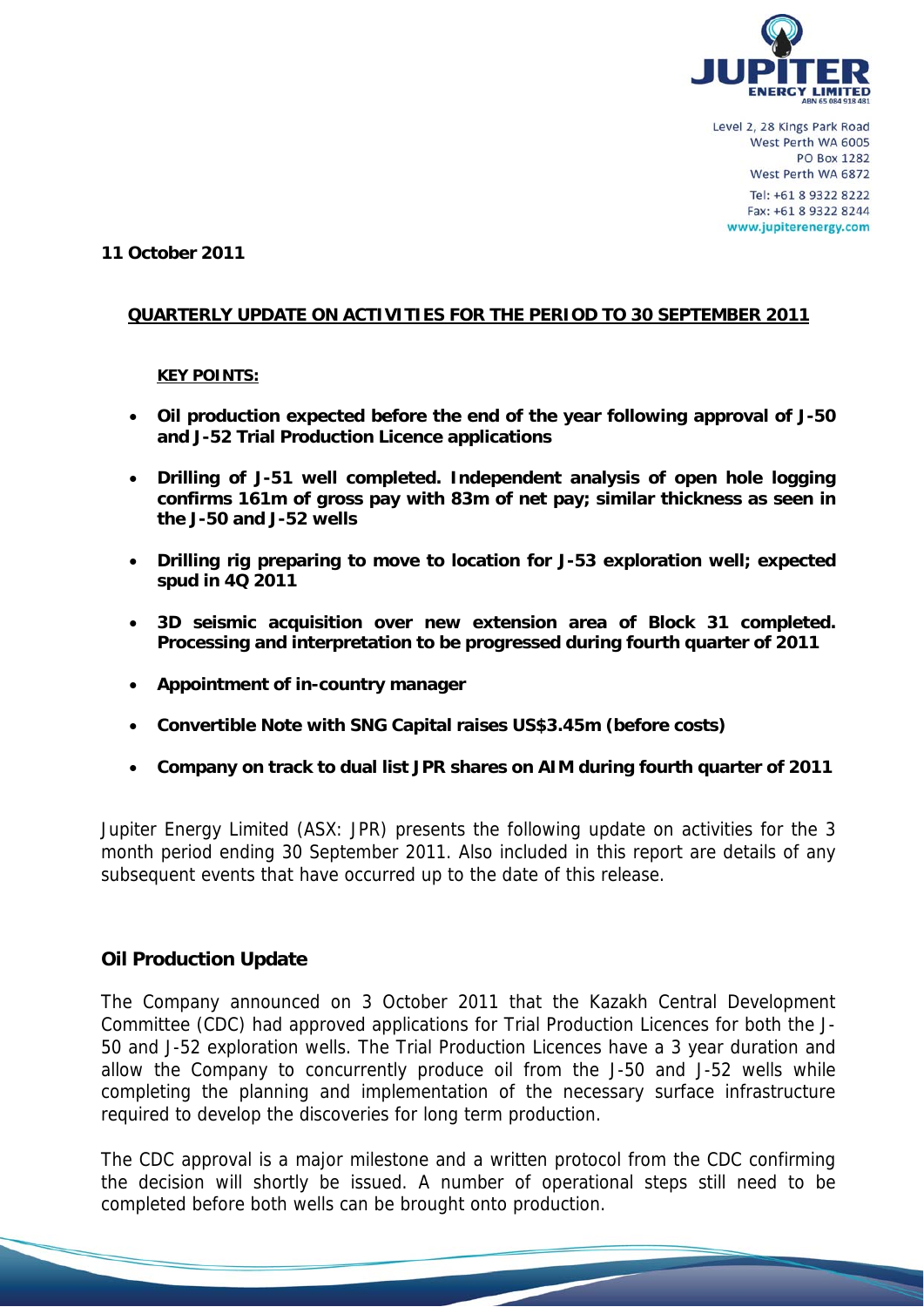Whilst Jupiter's Aktau based team had done as much planning as possible in the lead up to the CDC decision, several approvals from the local authorities still need to be completed before oil from both wells can be produced and sold. These are all expected to be in place before year end.

The Company is delighted to have achieved these important milestones for both the J-50 and J-52 wells; shareholders will be kept informed on the progress towards production.

## **Operations Update**

On 1 August 2011 the Company announced the spudding of the J-51 exploration well and on 22 September 2011 confirmed that target depth had been reached and open hole logging completed.

Independent analysis of these open hole logs, carried out by independent consulting firm RES, confirmed that zones within the Middle Triassic reservoir have a combined gross pay of some 161m and a combined net pay of 83m. The 161m gross pay includes a secondary 38m zone in the Triassic limestone; the mid Triassic primary objective was 123m gross and 83m of net oil pay. The net/gross analysis was based on cut-offs of 3.8% for porosity and 50% for oil saturation. These results were consistent with the Company's well prognosis.

The Company will focus on testing the primary target with its planned testing program but further work on the secondary zone may be carried out in future wells.

Production casing has been run into J-51 and cemented in place. A more cost-effective service rig will be used to perforate and stimulate the well in preparation for up to a maximum of 3 months of flow testing. Oil produced during this period will be sold into the domestic market. Details of stabilised flow rates from the J-51 well will be released in due course.

### **Exploration Programme**

When work is completed on J-51 the drilling rig will be moved to a new location southeast of J-51 to drill and test a structure, which the Company believe may contain up to 10 million barrels of potential resource. This well, J-53, is the first of the Company's two 2012 commitment wells. It is expected that the well will be spudded in the fourth quarter of 2011 and will be completed in early 2012.

The Company is current with its work obligations under the Block 31 contract; the J-51 well has completed the obligations for 2011 and as already indicated the Company is planning to commence drilling the first of the two 2012 commitment wells before the end of 2011; the second 2012 commitment well, J-55, will be completed during 2012.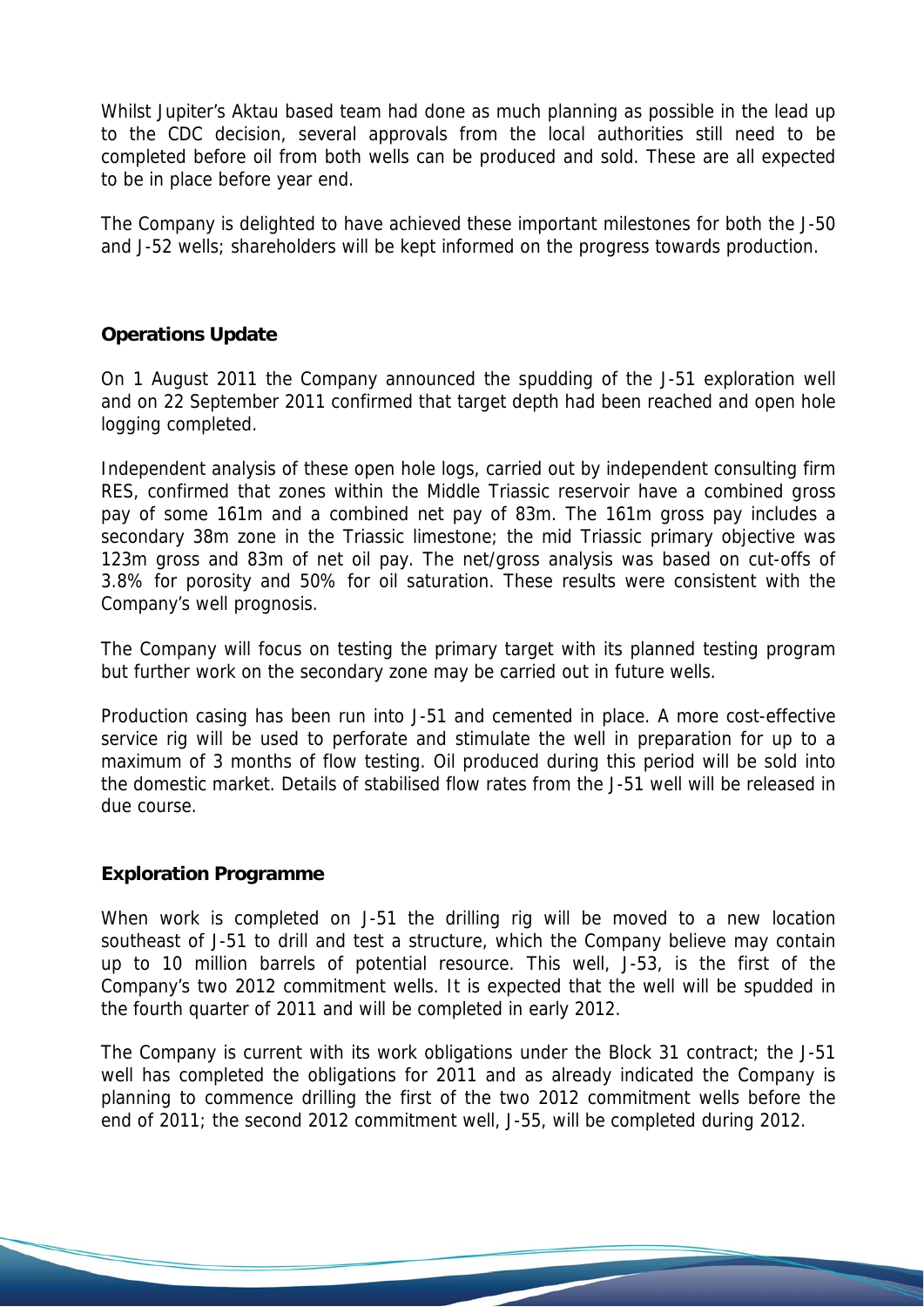### **Block 31 Extension**

On 13 July the Company announced that the Kazakh Ministry of Oil & Gas had given its approval to an application made by JPR to extend the existing Block 31 acreage. 3D seismic data acquisition over 140 km<sup>2</sup> was completed on 23 September 2011. Results of this work will be used to determine the drilling location of J-55, the Company's 2<sup>nd</sup> 2012 commitment well.

This 3D seismic was the work commitment associated with the granting of the extension to the Block 31 acreage; it will be completed before the end of 2011, a year in advance of the required date of 31 December 2012.

# **In Country Management Appointment**

On 8 August 2011, the Company announced that Gamal Kulumbetov had joined the Company as Managing Director of Jupiter Energy (Kazakhstan).

Gamal has worked in the oil and gas sector for over 13 years and was most recently part of the senior management team of one of the larger independent oil exploration and production companies in the Mangistau region.

Gamal's responsibility will be the overall management of the Block 31 operations and he is located in the Aktau office. He is also be responsible for the ongoing development of relationships with the key regional and state bodies that regulate the oil and gas industry in Kazakhstan as well as creating a new division within Jupiter Energy that will be responsible for oil sales into both domestic and export markets.

# **Financing Package**

On 29 September 2011, the Company agreed terms on a US\$3.45m Convertible Note with major shareholder Soyuzneftegas Capital Limited (SNG).

The key terms of the Convertible Note are:

- Effective date: 29 September 2011
- Coupon Rate: 15% per annum
- Term: 24 months with interest payable quarterly in arrears
- Conversion price: US\$0.75, SNG has right to convert if there is a capital raising prior to conversion
- Number of shares to be issued if note converted at US\$0.75: 4.6 million, representing approximately 4% of the issued share capital
- Arrangement Fee: 1%

The funds raised via the issuance of the Convertible Note will assist the Company in both meeting the capital requirements of the AIM listing and in funding the on-going drilling programme.